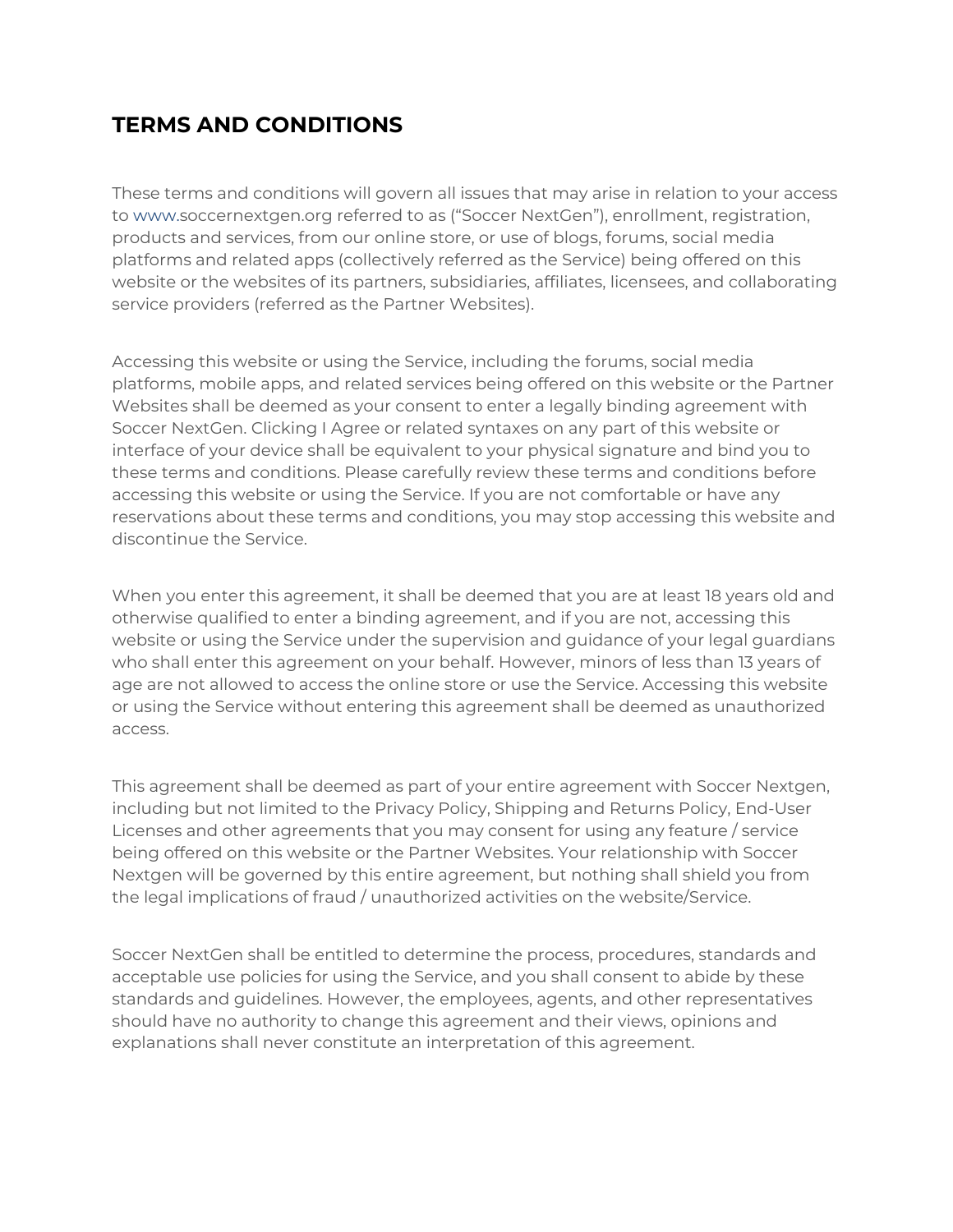All declarations, notifications and communications related to the Service shall take place in electronic / digital format. Such messages and emails shall be deemed as delivered on the date and time of its confirmed dispatch.

Soccer Nextgen may monitor your activities on the website/service, but should not be obligated to do so, and use its discretionary right to disable, suspend or terminate your account, or prevent you from accessing the Service at any time. Soccer Nextgen reserves a right to modify, suspend, or discontinue the Service at any time. We may remove any information, listing, and content, in whole or parts thereof, without giving any prior notice of such changes.

**Please acknowledge that third party services shall be subject to additional terms and conditions of the respective service providers. Using any third party feature or service shall be deemed as your consent to abide by the terms and conditions and dispute resolution policies of our collaborating partners / service providers who contribute to smoothly run the Service.**

# **Service Description**

The website www.soccernextgen.org is being owned and operated by Soccer NextGen Inc. (referred as "we" "us" or "our"), a company established in the United States of America in the state of Florida.

The company deals in club soccer, player development, private training, organize / host events (champs, Clinics, 3v3, 5v5,7v7,9v9), team registration, coach hiring / employment, local and international team travel and competitive soccer matches / games to expose members to various experiences that may serve them (players) well with future challenges. Our online store offers merchandise (product and Service) through our partner website ([www.armwave.com](http://www.armwave.com/)) the official arm wave soccer Arm Sleeve used in all sports. The company provides professional, useful, high demand Arm Wave kiosk services to major brands, events and promoters.

As part of our registration / data submission process, Soccer nextGen may send acknowledgement / confirmation emails to parents, teams, the participating members / customers, reminding them about confirmed enrollment, schedules, purchases, product quantity, applicable price and estimated delivery schedule. Subject to your consent or subscription to the newsletter service, that may keep you informed about special offers, discounts on Camps / events and new product services..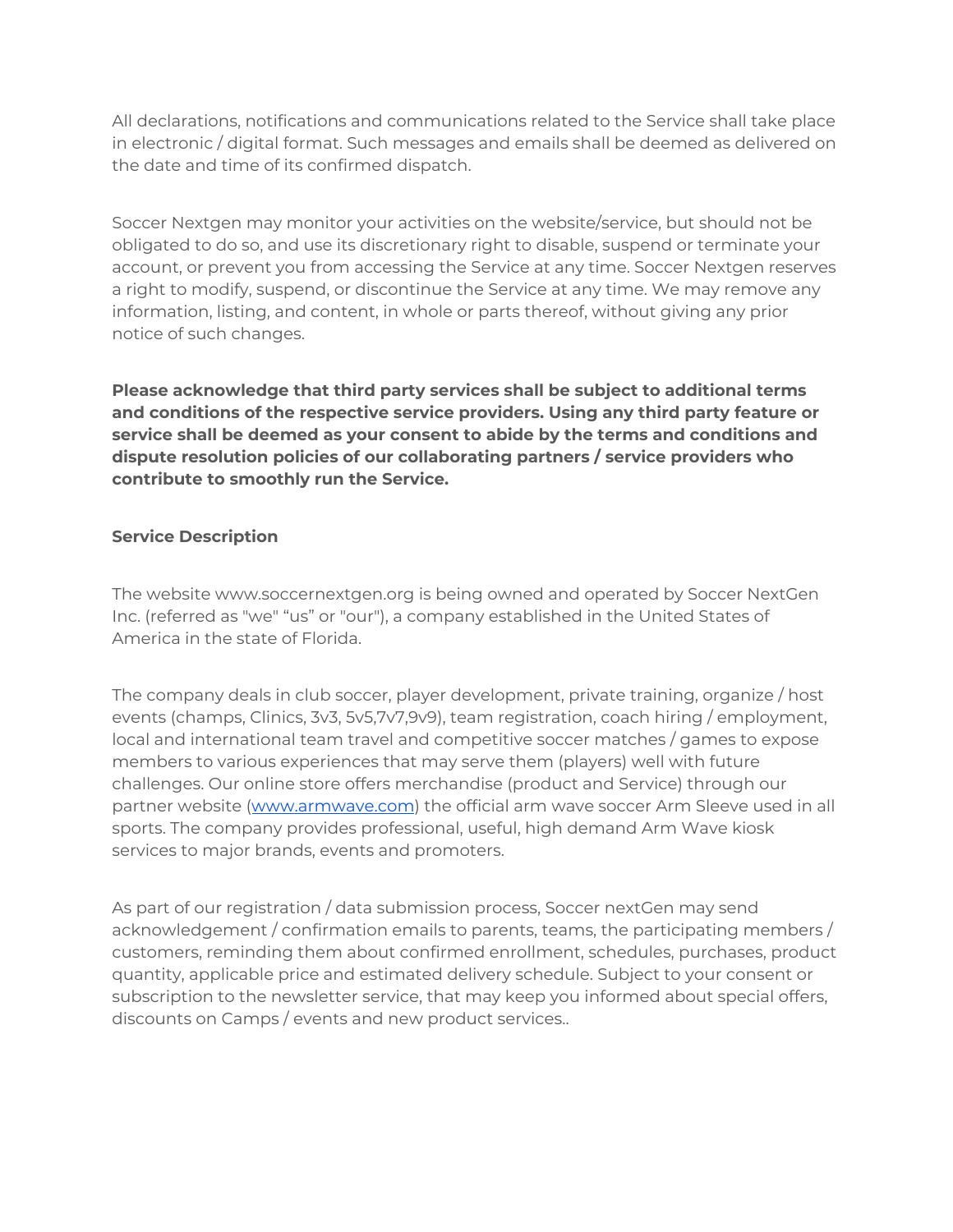# **Registration / Subscription**

Access to our website/online store shall be voluntary, but you may be required to register/subscribe/enroll on [www.soccernextGen.org](http://www.soccernextgen.org/) to become a Soccer NextGen Club player / participate in our events / purchase product being offered on the website/Service/Programs.

When you register on [www.soccernextgen.org](http://www.soccernextgen.org/) or subscribe to any service being offered on this website, you may be required to provide your name, contact number, date of birth, address/shipping address, credit card details and other information related to your personal profile. Your personal information will be used solely for ensuring proper registration/enrollment in our club, ID cards for players and a hassle-free shopping experience / service.

Soccer Nextgen reserves a right to share your personal information with the Partner Websites or third parties, as determined by it. However, all sharing or disclosure of personal information will take place according to our privacy statement, which shall be part of this agreement. Please refer to our Privacy Policy to understand how we protect your personal information on this website.

When you submit your profile information or share any content on forums, social media platforms and other publicly accessible sections on this website/service, it shall be deemed as your warrant that submitted content is true, authentic, accurate, complete, updated and reliable to your knowledge, and you own the copyrights or duly authorized to share such information.

It shall be your responsibility to maintain the confidentiality of your login information. You shall be liable for all activities that might take place under your credentials. If you suspect any kinds of unauthorized access to your account or activity under your credentials, please immediately report the matter to our support executives at [soccernextgen@gmail.com.](mailto:soccernextgen@gmail.com) Prompt reporting of such issues can go a long way in minimizing your liabilities from unauthorized access to your account.

Soccer Nextgen reserves a right to verify your credentials (ID / Birth Certificate) before allowing you to participate in our club or events, access/use our Service. If we believe or become aware at any point that you have submitted misleading, incomplete or fraudulent profile information or violated any provisions of this agreement, we may suspend or terminate your registration and prevent you from participating in our club, events or use our services any further unless you comply with this agreement.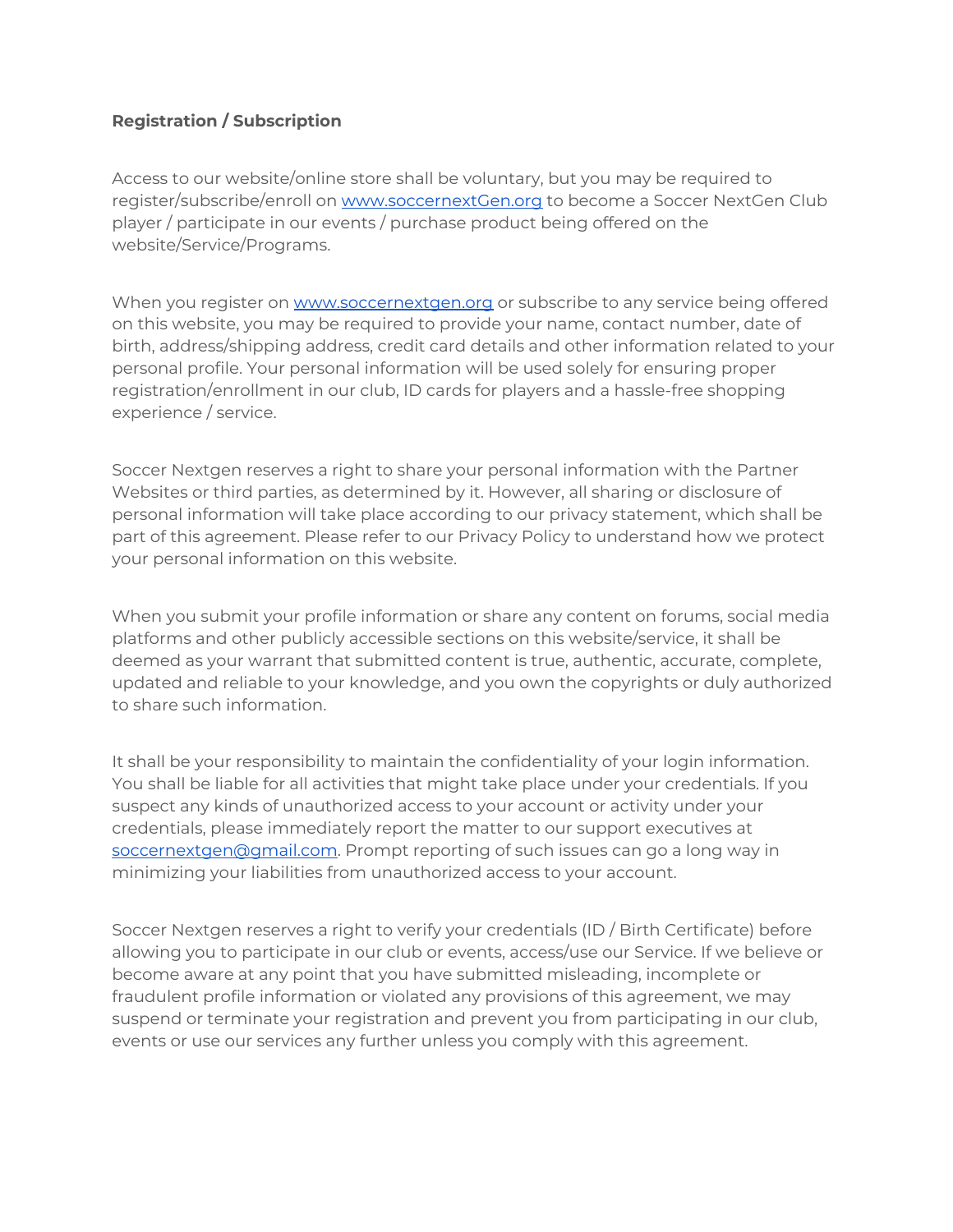Nothing in this website shall grant you any rights to claim compensations on the ground that your access to the website was restricted in any manner or the Service, including the search engines, enrollment/registration button, pdf forms, mobile apps, forums and any social media platforms failed to perform as per your expectations.

# **Trademarks and intellectual property**

All content, including the texts, pictures, graphics, descriptions, page headers, presentations, logos, icons, trademarks, service marks, applications, and associated service names being featured on this website are owned and its collaborating partners, fully protected by the U.S. copyright and trademark laws and related international conventions.

You are entitled to download single copy images, product descriptions and other shared content for personal and non-commercial use, but nothing in this agreement shall grant you any rights to edit, copy, reproduce, transfer or redistribute the accessed / downloaded content for selling, leasing, republishing, creating derivative work or utilizing it in any manner or media without obtaining a prior consent from Soccer NextGen. You are not allowed to alter the sequences of any presentation, description, pictures, or illustrations in the accessed / downloaded content, or to remove the copyrights, trademarks and relevant proprietary rights notice from such content.

You should always respect the proprietary rights, including the copyrights and trade/service marks of the participating service providers.

# **Prohibited Activities**

You may use the website/service for lawful purposes only. Violating any local, state or federal laws, or infringing other's rights on this website/service shall be strictly prohibited.

This website and its services are intended for U.S. residents and users internationally. If you are located outside the United States, we may still accept your orders, but it shall be your responsibility to ensure that the Service is available in your country/region and you are not likely to violate any local, state or federal laws by using the Service in your home country.

The following activities shall be strictly prohibited on the website/service: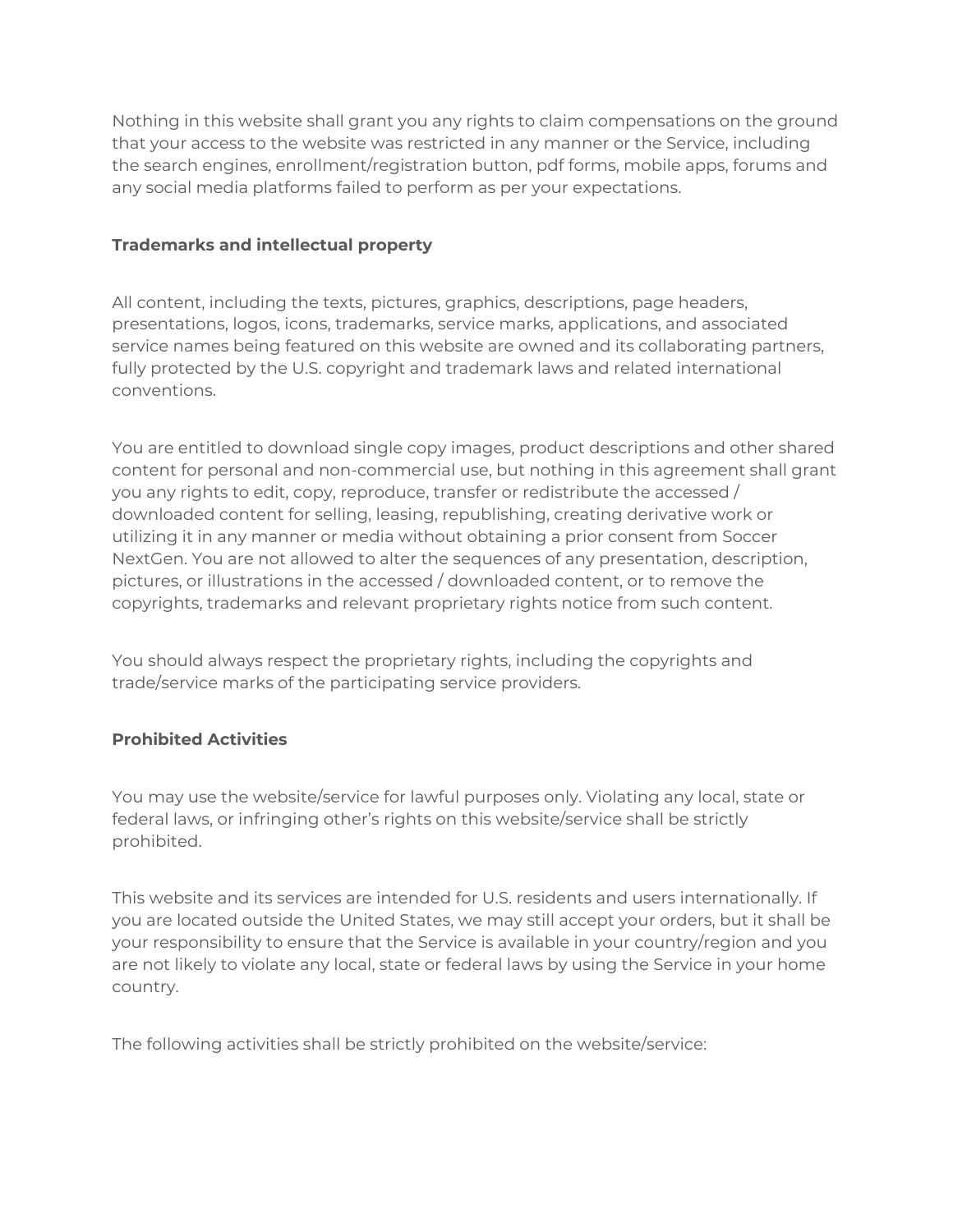- Infringing third party rights, including their intellectual property and copyrights.
- Modification, redistribution or retransmission of the content in any form or manner.
- Commercial exploitation of the website/service in any form or manner.
- Compromising the safety/security feature on the website/service, or testing, disrupting, or abusing any feature, service, application, system tool, network, server, record and user data which can be accessed through this website or linked websites.
- Impersonating someone on the website, stalking other users or tricking them to follow any malicious links.
- Spreading viruses, malicious codes, and illegal / prohibited content, or promoting any kinds of misleading, unreliable, fabricated or unruly data or information.
- Exploiting our brand name, patented products, signs, logos, information, and other descriptions through any technology or media unless duly authorized by Soccer NextGen.
- Creating deceptive accounts or using the Service with a fabricated identity.
- Posting or sharing any content that is incorrect, erroneous, defamatory, offensive, obscene, vulgar, disturbing, sexually explicit, profane, menacing, and obtrusive of others right to privacy or publicity or violates any rules, regulations, and applicable laws.

Any violation of this section shall amount to a criminal offense under the relevant laws related to cybercrime. Soccer NextGen reserves a right to take sufficient proactive measures and may disclose any information, content, recorded messages or communications to relevant authorities / third parties at its sole discretion.

# **User Generated Content**

Soccer NextGen may allow the users to post their views, reviews, comments, feedbacks, suggestions, and recommendations (User Generated Content) on its blogs, forums, social media platforms, and other accessible sections of this website. Please acknowledge that user generated content may be unreliable, inaccurate, indecent, offensive, or inappropriate from your perspective.

We shall not be liable for any claims or consequences that may arise due to derogatory, inappropriate, inaccurate, unreliable, indecent, and offensive content or any violations of third party rights by such content. Soccer NextGen may refuse, edit, modify or completely remove such content from the website at its sole discretion. No claims or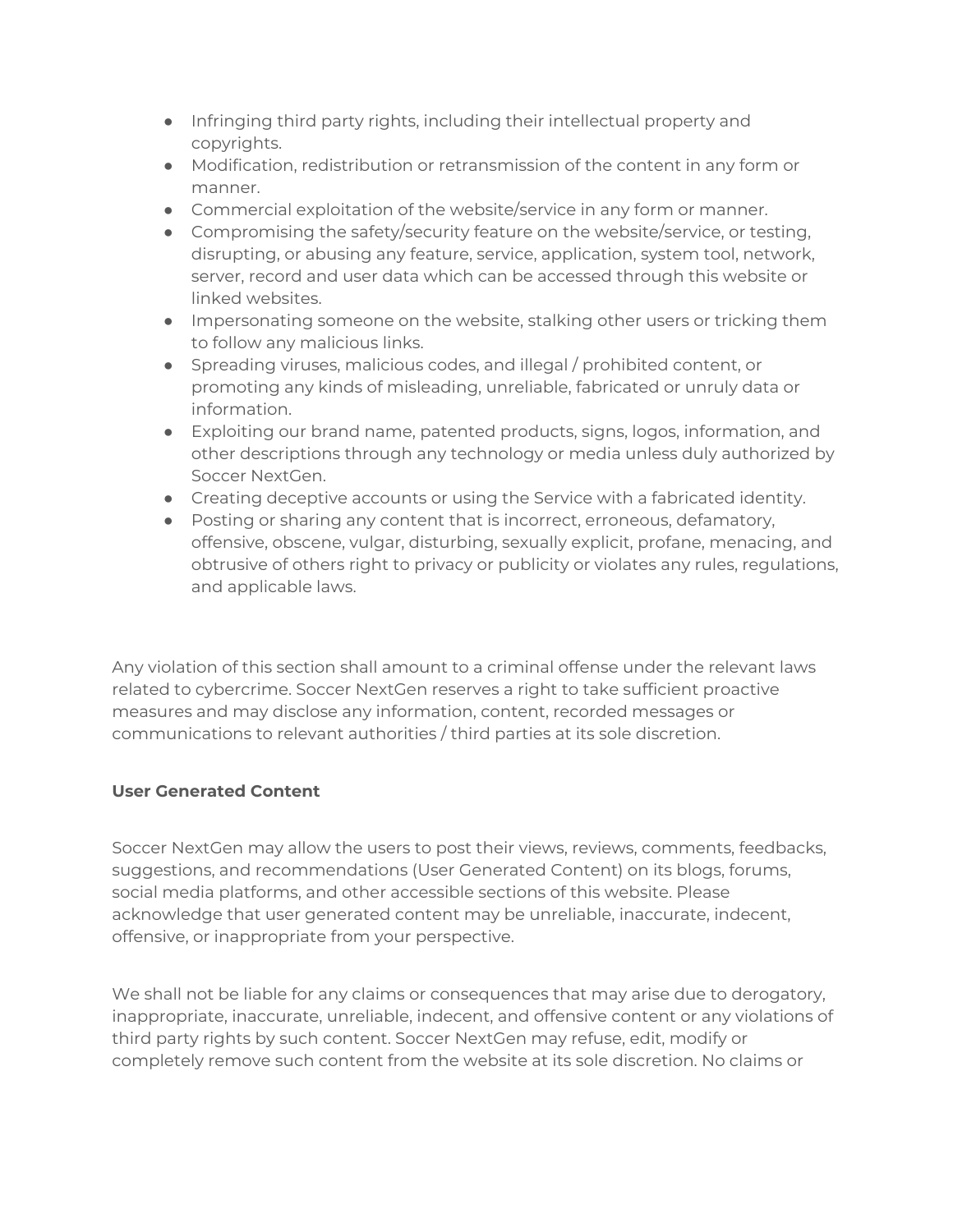compensations shall arise on the grounds that your content was denied or removed from the website.

You should never post or share any kinds of unlawful, offensive, threatening, pornographic, indecent, misleading, or otherwise libelous content. When you post anything or share anything, it shall be deemed that you own such content and the information is authentic / reliable to the best of your knowledge. You shall be liable for the accuracy and reliability of anything you post or share on our public platforms. Soccer Nextgen reserves a right to ask for conclusive proof that you own the content or are duly authorized to publish/share any copyrighted content. We may block your access to the website/service and even terminate your account for any violations of this section.

You may access or download a user generated content for personal and non-commercial use, but nothing on this website shall give you any rights of retransmission, redistribution, reproduction, publication, broadcast, distribution, transmission, or circulation of any published/shared content through any means or any manner. You are strictly prohibited from displaying, reproducing or sharing the User Generated Content on forums, newsgroups, electronic bulletin boards, mailing lists, or Internet Relay Chats being operated, supported or sponsored by third party service providers.

#### **Purchase and Payment**

All orders shall be subject to availability and stock.

As part of our services and sales process, we reserve a right to send confirmation emails / messages to the users and service providers, giving the details of the ordered quantity, applicable price and estimated delivery date.

Only listed payment instruments shall be accepted for purchasing any product or service being offered on the website. Soccer Nextgen reserves a right to include any payment instrument or collaborate with any payment processor in its sole discretion.

When you purchase any merchandise / arm sleeve, soccer shoes, shorts, jerseys, accessories, service or other products being offered on the online store, it shall be deemed that you have given your consent to use third party services that are being provided under their own terms and conditions.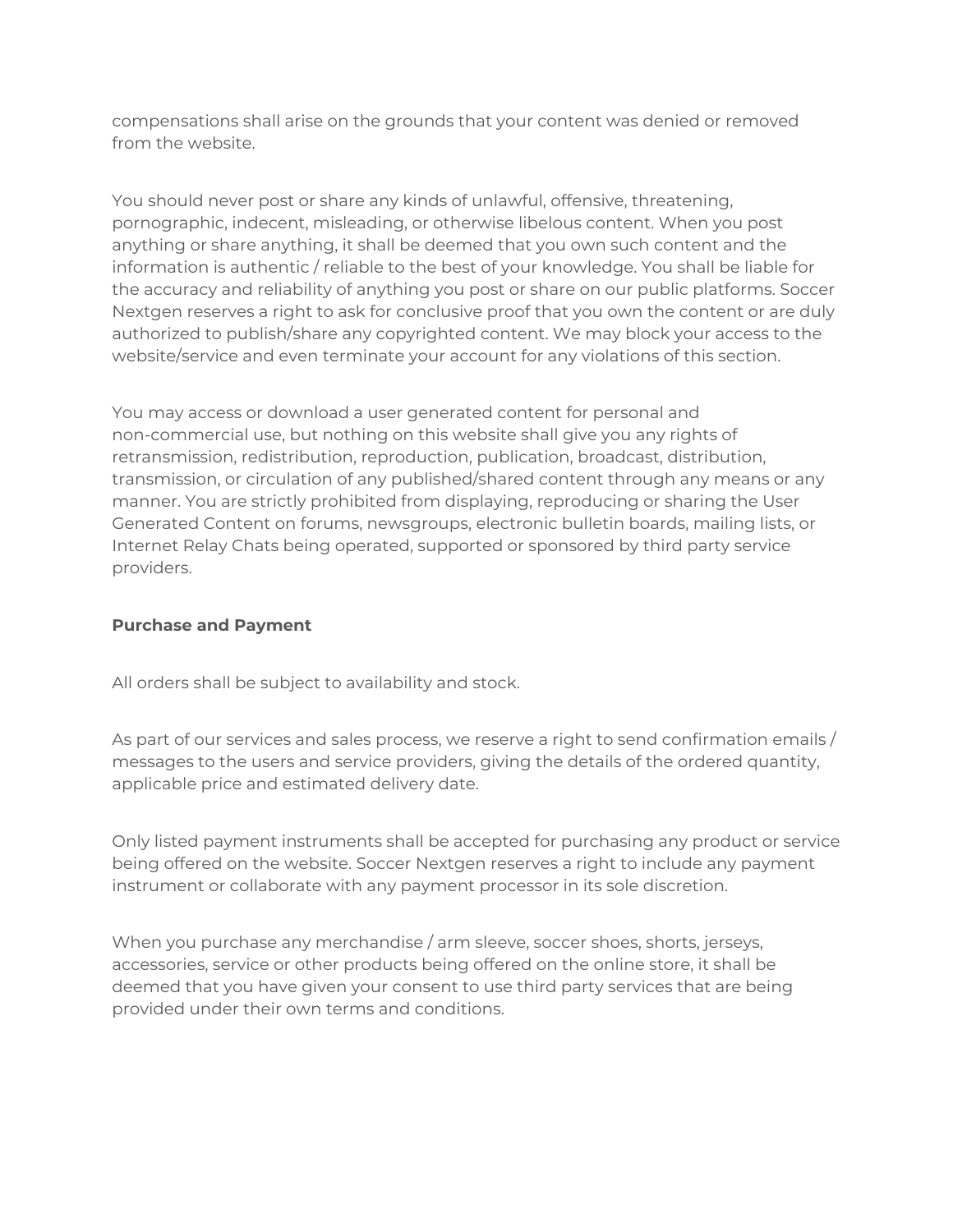Please carefully review the terms and conditions for using third party payment instruments like PayPal and other service providers who contribute to smoothly run the Service and shall be for all your issues related to their service.

# **Cancellation**

If you want to cancel your registration / enrollment and receive a full refund, you need to do so by contacting [soccernextgen@gmail.com](mailto:soccernextgen@gmail.com) Thirty days before events and tournaments starting date and before jersey / gears are purchased. In such cases, you shall revive a refund, but if cancellation is done anytime after the grace period, Soccer NextGen shall be entitled to deduct a 35% fee for such cancellations and 50% jersey/gears cost.

If you order a product (Not Customize) or service and you have changed your mind due to any reasons, you may cancel a confirmed order before its delivery takes place. No refunds shall be applicable for already delivered products unless it meets certain eligibility conditions that have been mentioned in our Shipping and Return Policy.

Some Services, customized products, particularly the personalized printed promotional products or services offered may be non-refundable. Please carefully review the product and service description before placing your order.

You should acknowledge that Soccer NextGen will not be liable for any cancellation of a confirmed order due to a force majeure event or otherwise, and no compensation for losses, including the loss of time or resources shall be payable for such cancellations.

If you feel any problem or contemplating on cancelling, before confirming, please write to our support executives at Soccernextgen@gmail.com.

# **Termination**

The parties to this agreement shall be entitled to terminate this agreement by giving a written notice to the other party regarding any material breach by the other party. The termination shall be immediate for all kinds of incurable breach, but in other cases the breaching party shall be allowed to correct the breach within 10 days of the written notice, failing which the agreement shall be terminated.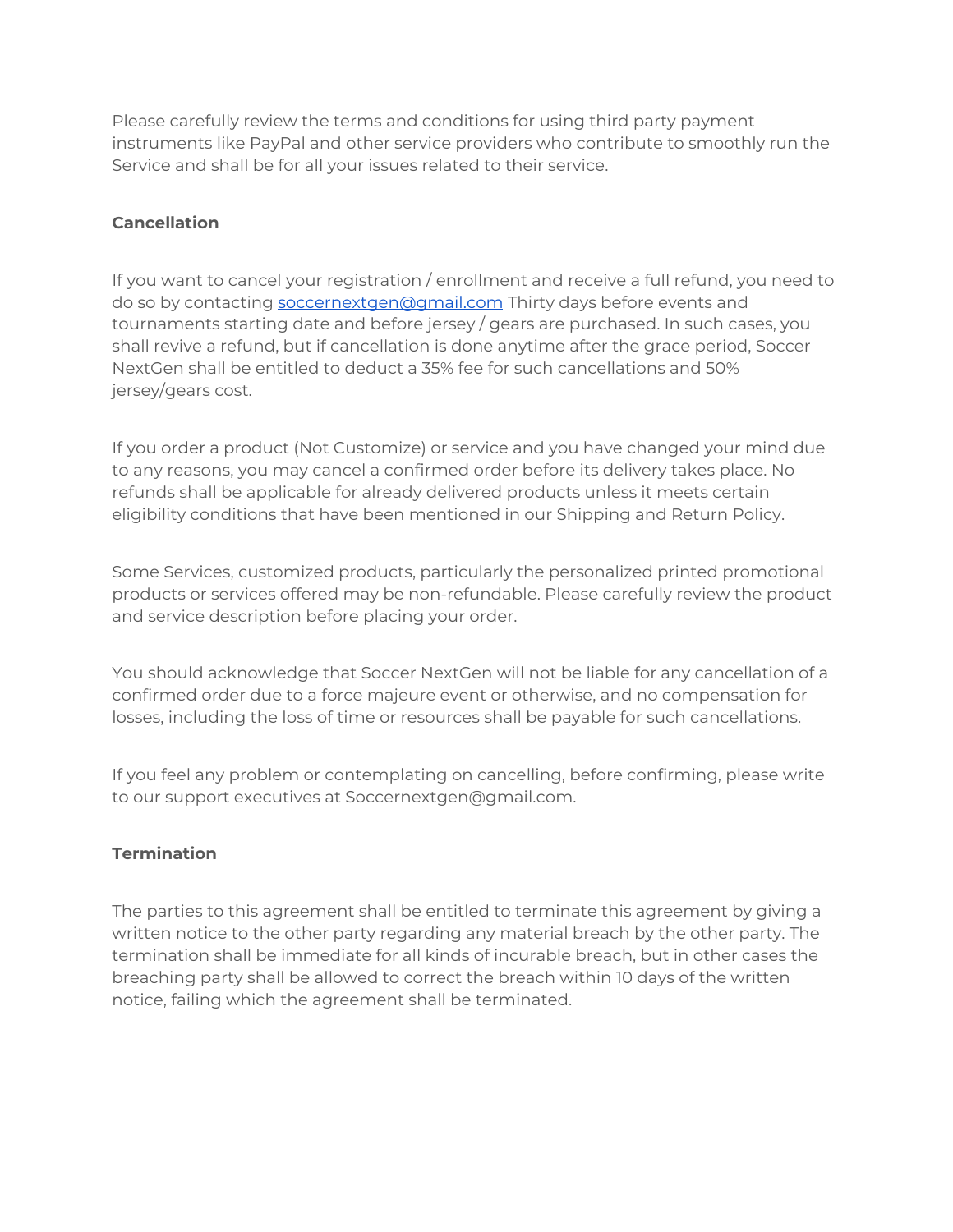Soccer Nextgen reserves a right to suspend/terminate this agreement if it believes or becomes aware that:

- You have violated any provisions of this agreement.
- You have failed or unable to discharge your financial obligations under this agreement.
- The Service is not practical or feasible due to any legal, regulatory, or technical limitations.
- Your use of the Service may result in any kind of legal implication for you, or other subscribers, and/or harm its business interests.
- Inappropriate behavior

Soccer Nextgen may terminate any feature / service and cancel related orders if the suppliers stop making the required products, or providing such features and services are not viable for its business.

When your account is suspended / terminated due to any reasons, no claims for a refund or damages shall be entertained on the ground that Soccer Nextgen failed to notify you regarding such suspension/terminations.

# **Indemnification**

You shall indemnify Soccer NextGen and hold its partners, subsidiaries, affiliates, licensees, service providers, officers and employees harmless, waiving them from all claims and expenses, including the administrative and legal expenses that may arise from:

- Your violation of this agreement.
- Your violation of third party rights, including their copyrights, trademarks, and other proprietary rights.
- Use of any content, including but not limited to views, reviews, suggestions, advice, or recommendations in relation to the Service being offered on this website or the Partner Websites.
- Unauthorized access to your account, personal identity or information related to the Service.

#### **Warranties and Representations**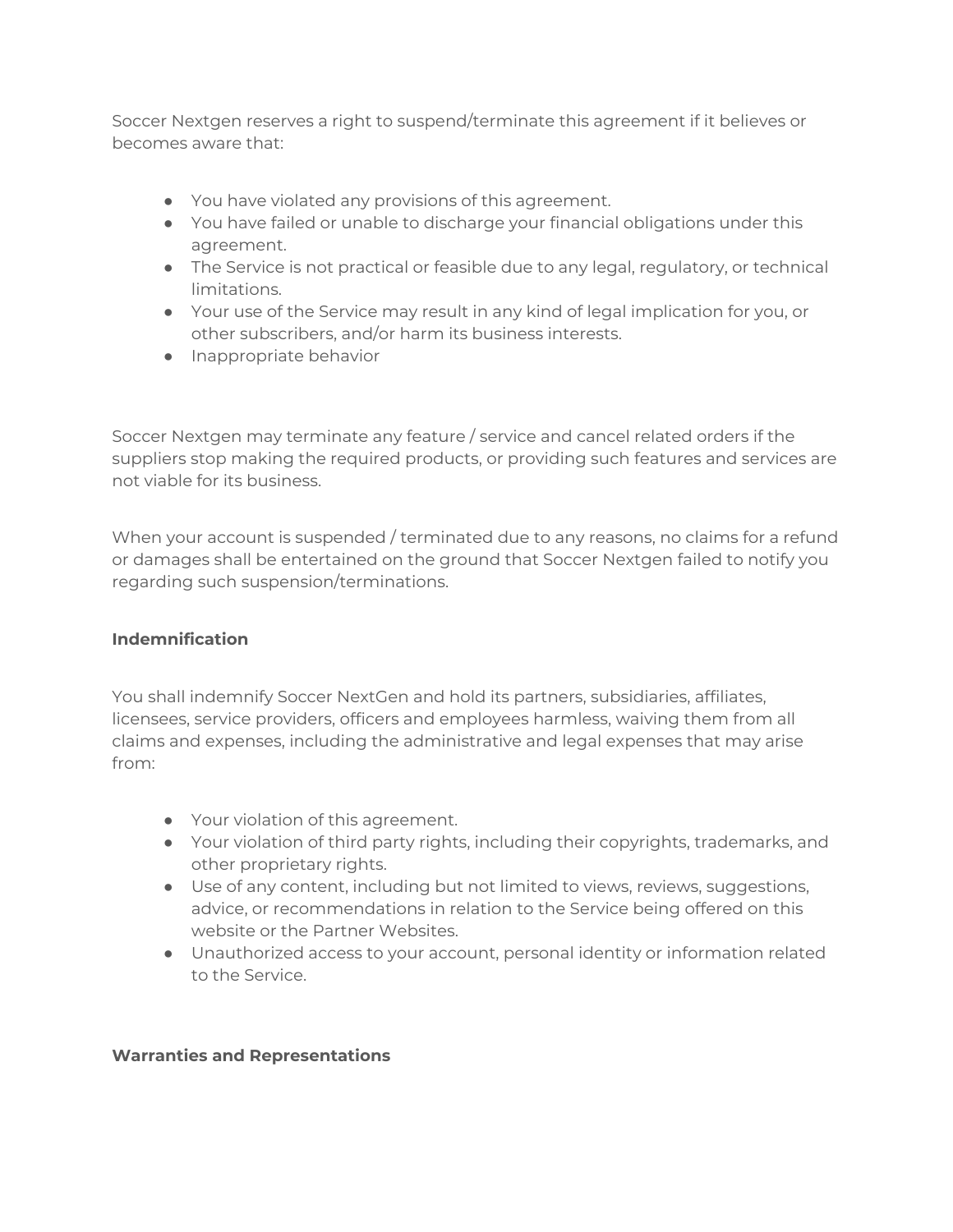Soccer NextGen reserves a right to offer special discounts and deals for its business promotion. Subject to the Shipping and Return policy and other relevant provisions of this agreement.

Without any prejudice to the foregoing, all the warranties and representations mentioned in this section shall be governed by the process and procedures for using the Service.

# **Disclaimers and limitation of liabilities**

Subject to your rights, Soccer NextGen disclaims all warranties and representations to the maximum extent permissible under the laws. Nothing on this website shall create any kinds of express or implied warranty or representation that has not been specifically mentioned in this agreement. You shall bear all the risks that may be involved in using the Service being offered on this website. You should acknowledge and consent that:

- You will use the Service at your own risk.
- Listing of services, products, accessories, and related promotional offers are being offered as it is. The Service, including the views, reviews, suggestions, and advice or recommendations shall be meant for information purpose only. The images of jerseys, players/members and accessories may slightly differ from the actual product. We shall not be liable for your reliance on such information.
- Nothing on this website shall be taken as any kinds of guarantee or representation regarding the reliability, availability, suitability, merchantability, authenticity, quality, durability, or other aspects of fashion and style or authenticity of related information being featured / advertised on the website.
- Nothing on this website or the Partner Websites shall be taken as any kinds of guarantee or representation that the Service will be absolutely safe and free from viruses, malicious codes, interruptions, and other errors and omissions, and all such errors and interruptions will be promptly restored.
- Nothing on this website shall create any kinds of guarantee or representation that other users or service providers will behave in a responsible manner. We will take every precaution to ensure a pleasant shopping experience on the Service, but disclaim all liabilities that may arise from the acts and omissions of other users / service providers.

Soccer NextGen shall not be liable for any injury, direct, indirect, minor, major, exemplary or special damages, including but not limited to financial loss, low profits, loss of equipment, jersey, gears, goodwill, data, credibility or other intangible losses that may arise due to your ability or inability to use the Service and related information or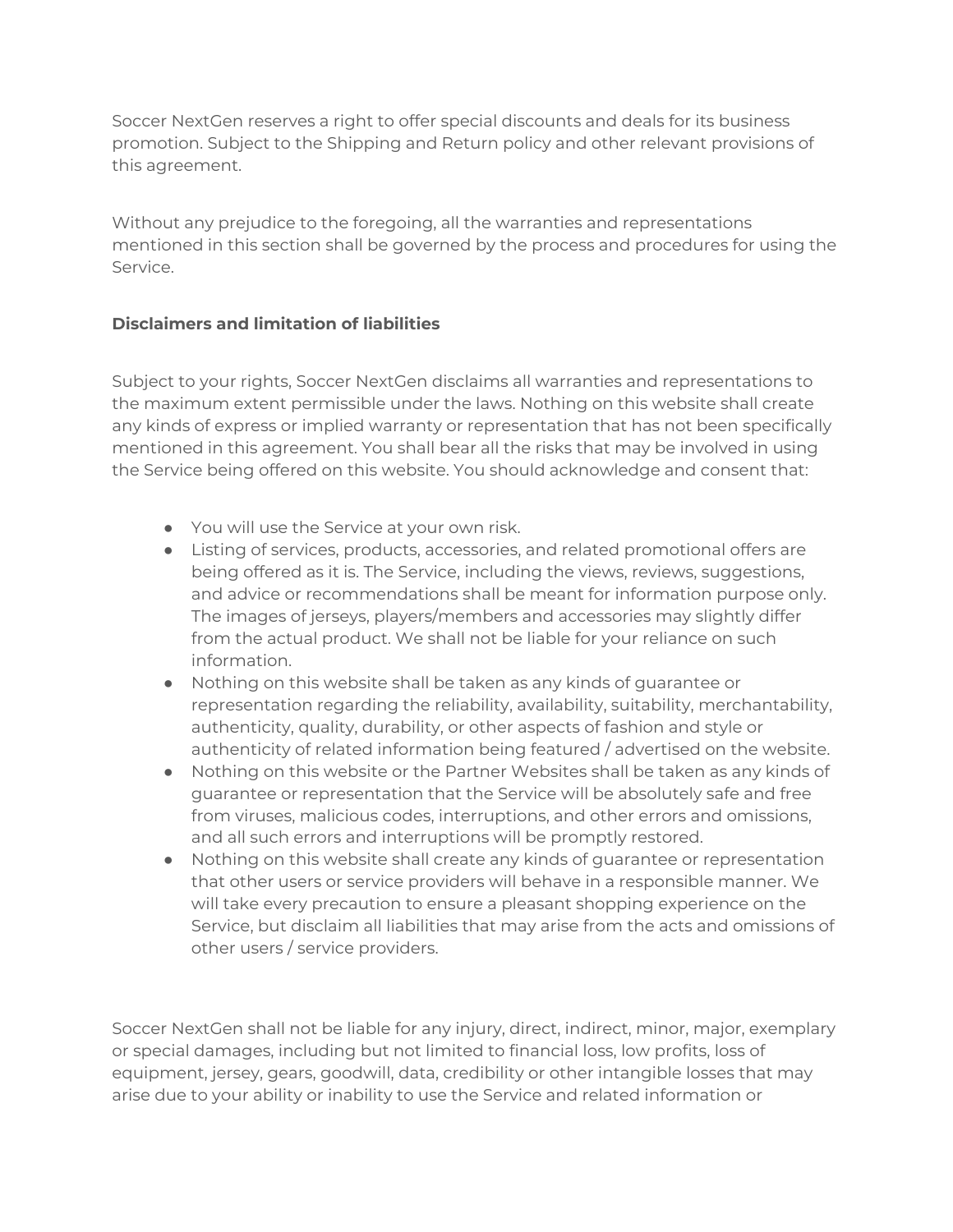resources being offered on this website or the Partner Websites, irrespective of the fact that such inabilities arise from any negligence of duty, breach of contract, tort, statutory responsibilities on parts of Soccer NextGen and its service providers or otherwise.

The limitation of liabilities will apply to the extent any such exclusion of liabilities is permitted in your jurisdiction, but in case we are liable, our total liabilities, including the liabilities from non-performance, breach of contract, tort, negligence of any statutory duty, misrepresentation, restitution or otherwise, shall never extend beyond the total amount that you paid for purchasing any product or service from the online store, or the maximum amount that may be required for getting a replacement of the product or service.

Nothing in this website or the Partner Websites shall give you any rights to claim compensations on the ground that your access to the online store was denied or the Service, including the search engines, mobile apps, blogs, forums and social media platforms failed to perform as per your expectations.

## **Dispute Resolution**

The contracting parties to this agreement shall consent to resolve all their disputes through mutual negotiations. Soccer Nextgen shall maintain a support ticketing system so that customers can register their complaints regarding the quality or other aspects of service delivery.

The aggrieved party shall notify the other party about the claims within one month from the date of its occurrence, failing which the aggrieved party shall lose its right to resolve the issue through mutual negotiation / arbitration.

If the parties fail to resolve their issues related to the website/service, the aggrieved party shall be entitled to move a court with competent jurisdiction.

# **Third Party Links**

This website may include links / ads to third party websites that provide useful information about Arm Wave Arm Sleeves, sports accessories and other Sports clubs. Our terms and policies will not apply to third party websites and we have no control over the products, services, content or opinions expressed in such websites. You shall be solely responsible for your business relationship with the third party service providers, whose products and services may be featured / published on this website.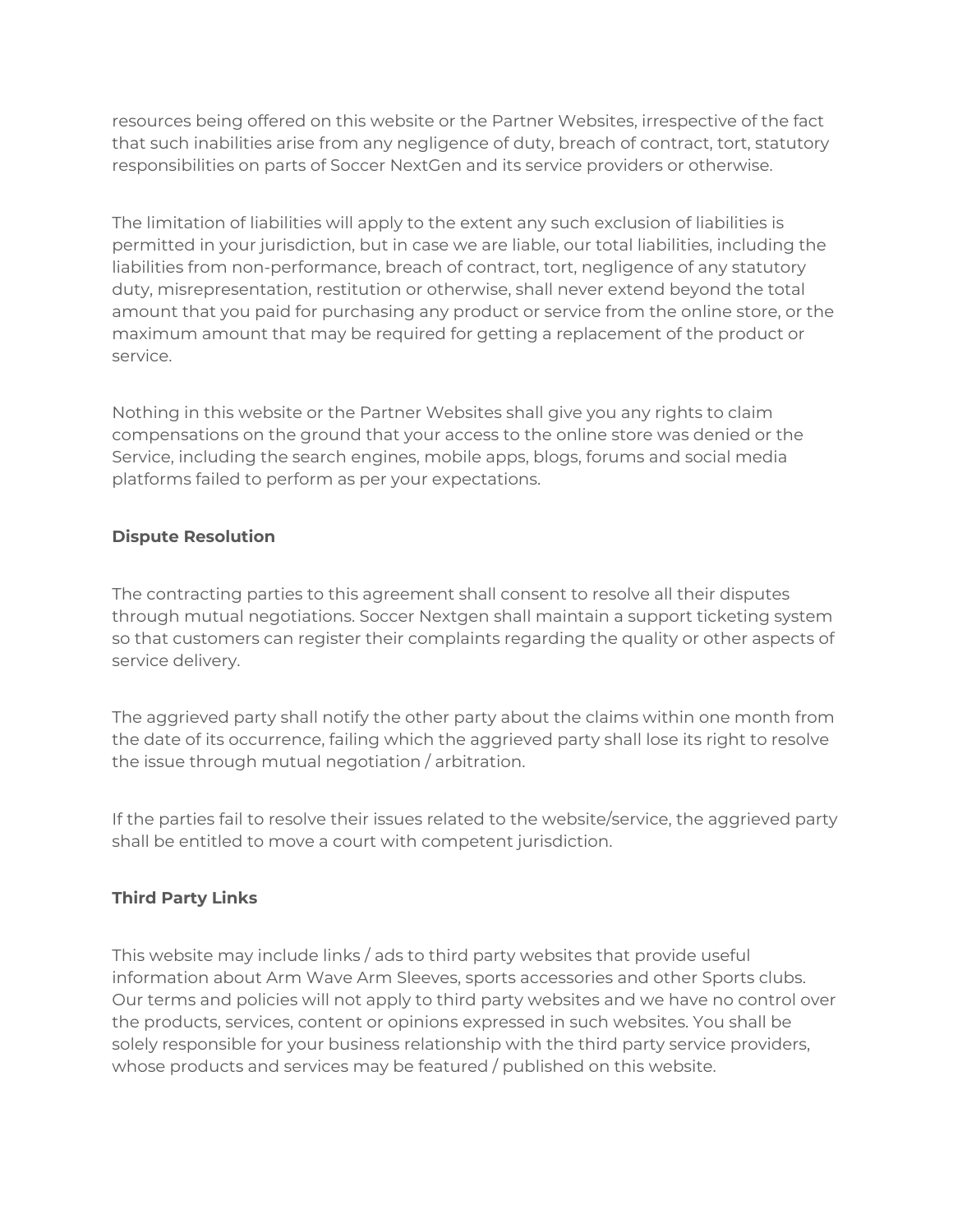Publishing links and ads to third party websites doesn't mean that we are endorsing or recommending their views, reviews, information, product or services. Soccer NextGen will not be liable for any loss, damages, claims or consequences that may arise in relation to your relationship with the third party businesses or service providers.

## **Privacy Policy**

Your privacy on this website/service is very important to us. We shall maintain a Privacy Policy as part of this agreement.

However, our Privacy policy will not apply to third party websites or anything that you share on public forums and social media platforms. Soccer Nextgen reserves a right to use your shared profile, views, reviews, feedback or other information for promoting its business.

## **Applicable law**

These terms and conditions shall be interpreted/governed according to the laws of the United States. The parties to this agreement shall consent to submit before the exclusive jurisdiction of the U.S. courts.

#### **Miscellaneous**

If any provision of this agreement becomes redundant or declared void by the courts with competent jurisdiction, the impugned section or clause shall be replaced by new provisions in the true spirit of this agreement, but the other provisions shall remain unaffected and continue with full legal sanctity.

Your rights and obligations under this agreement shall remain non-transferable. You should not be allowed to assign, lease, sub-license, change or otherwise transfer your rights and obligations to third parties, in whole or parts thereof. However, Soccer Nextgen may assign its rights and obligations to third party entities in its sole discretion.

If Soccer NextGen is unable to enforce a strict compliance with this agreement or decides to waive certain rights in light of specific circumstances, it shall never be deemed as a waiver of any provisions of this agreement or its rights to demand strict compliance against subsequent violations.